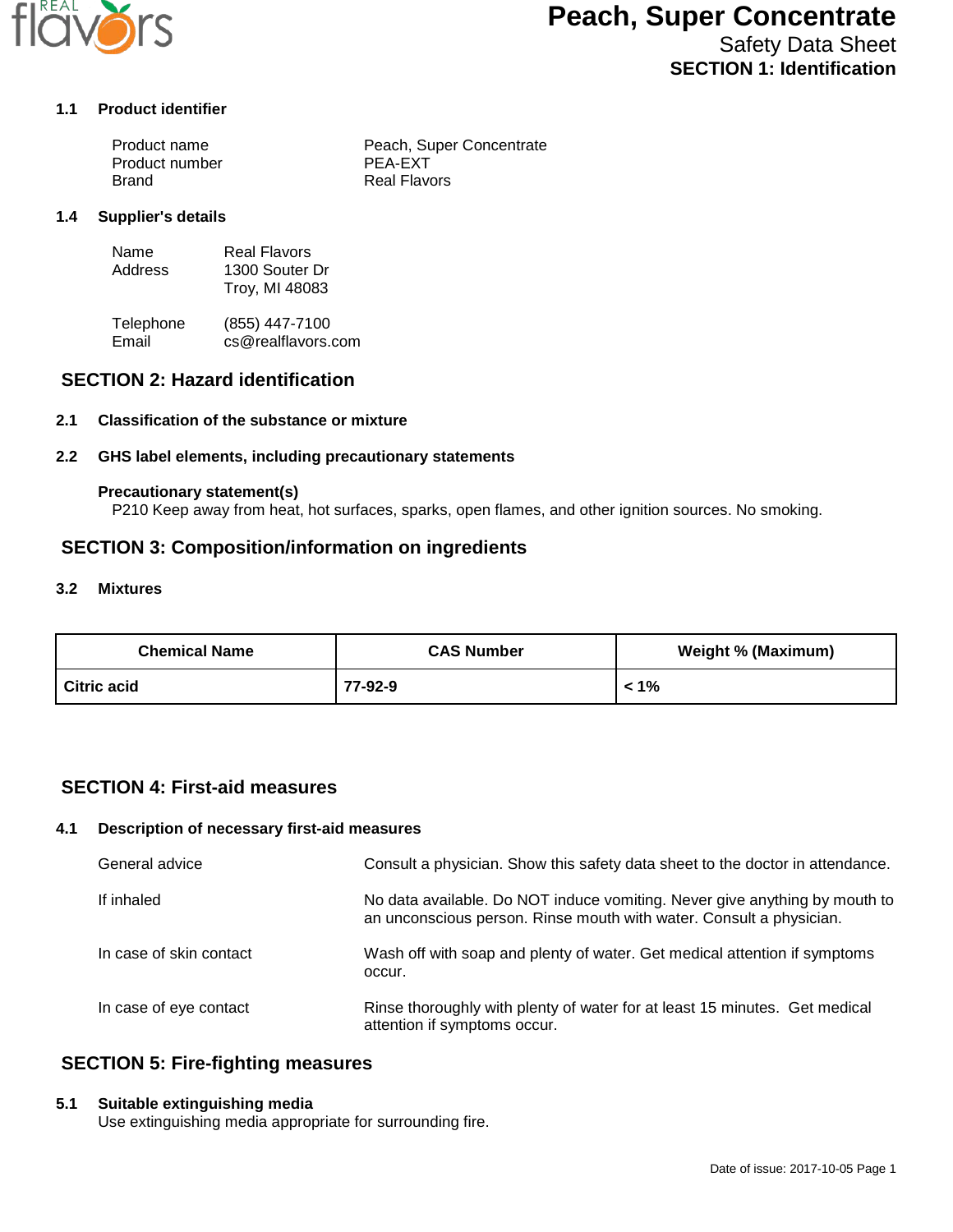

# **Peach, Super Concentrate**

Safety Data Sheet

## **5.2 Specific hazards arising from the chemical**

No data available.

## **5.3 Special protective actions for fire-fighters**

Wear self-contained breathing apparatus for firefighting if necessary.

## **SECTION 6: Accidental release measures**

**6.1 Personal precautions, protective equipment and emergency procedures**

Use personal protective equipment. Avoid breathing vapours, mist or gas. Ensure adequate ventilation. Evacuate personnel to safe areas. For personal protection see section 8.

#### **6.2 Environmental precautions**

Prevent further leakage or spillage if safe to do so. Do not let product enter drains.

## **6.3 Methods and materials for containment and cleaning up**

Sweep up and shovel. Do not flush with water. Keep in suitable, closed containers for disposal. Contain spillage, soak up with non-combustible absorbent material, (e.g. sand, earth, diatomaceous earth, vermiculite) and transfer to a container for disposal according to local / national regulations (see section 13)

# **SECTION 7: Handling and storage**

## **7.1 Precautions for safe handling**

Avoid contact with skin and eyes. Avoid inhalation of vapour or mist. Use explosion-proof equipment. Keep away from sources of ignition - No smoking.Take measures to prevent the build up of electrostatic charge. For precautions see section 2.2.

#### **7.2 Conditions for safe storage, including any incompatibilities**

Keep container tightly closed in a dry and well-ventilated place. Containers which are opened must be carefully resealed and kept upright to prevent leakage.

## **SECTION 8: Exposure controls/personal protection**

## **8.3 Individual protection measures, such as personal protective equipment (PPE)**

#### **Body protection**

Skin Protection: None required with normal household use. Industrial Setting: Protective gloves (for hands) and protective clothing are required where repeated or prolonged skin contact may occur.

## **Respiratory protection**

No data available.

## **Environmental exposure controls**

Do not let product enter drains.

## **SECTION 9: Physical and chemical properties**

## **Information on basic physical and chemical properties**

Liquid, comparable to sample  $\blacksquare$  Appearance/form (physical state, color, etc.)

# **SECTION 10: Stability and reactivity**

## **SECTION 11: Toxicological information**

**Information on toxicological effects**

## **SECTION 12: Ecological information**